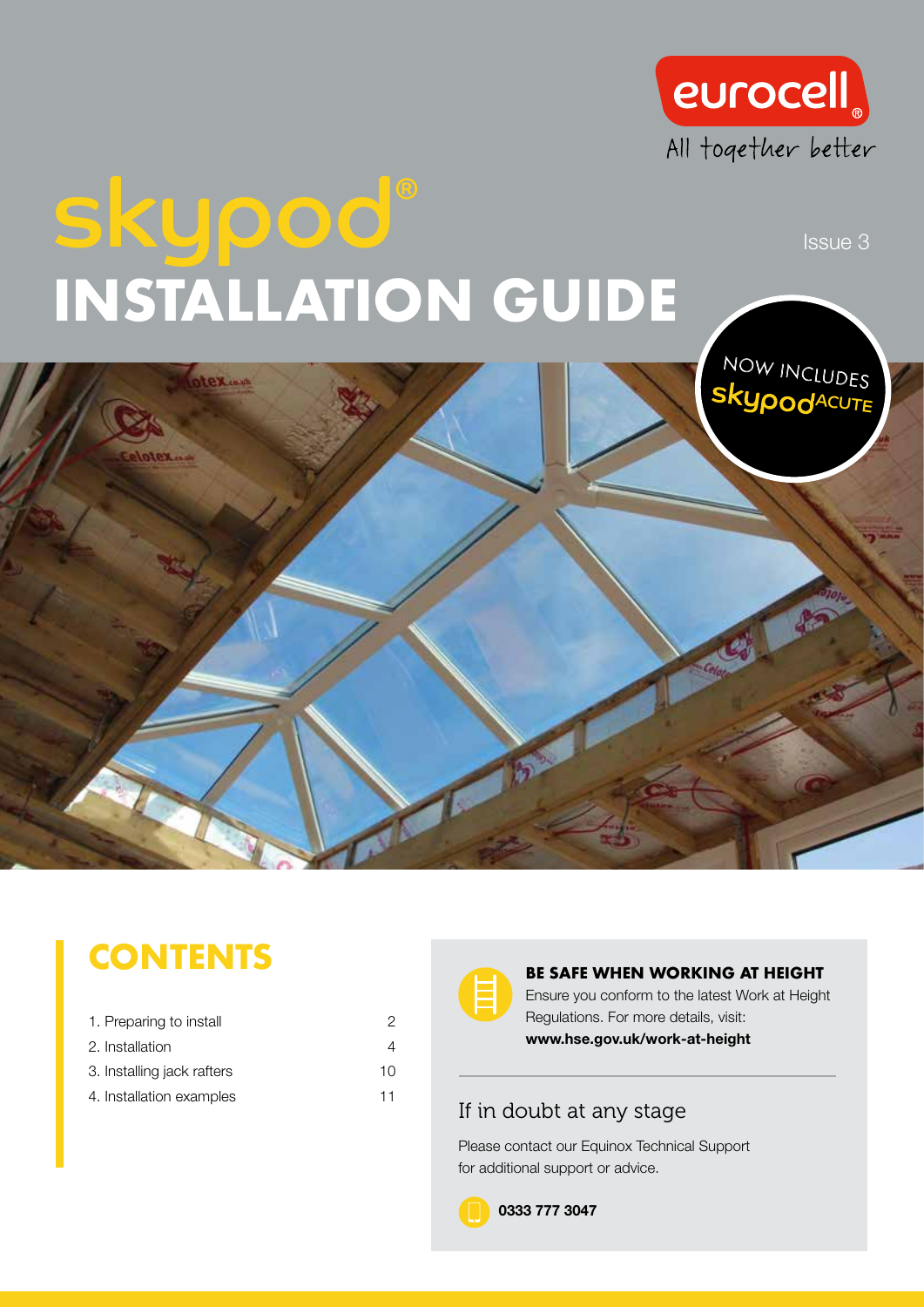## INSTALLATION GUIDE

#### SURVEYING WARNING

Good surveying is essential to ensure a trouble free successful installation and to avoid costly remakes caused by incorrect measuring.

When surveying it is the surveyor's responsibility to determine that the structural openings and surrounding areas are in a state of good repair and provide the correct dimensions for manufacture.



#### 1. PREPARING TO INSTALL

#### 1.1

Before unpacking the Skypod pitched lantern roof, you should review the supplied layout drawing (shown right). This will be located in the ancillary box.

The dimensions shown on this plan are for the external face of the supporting upstand. Ensure these dimensions are consistent with the host building.

The Skypod ring beam allows a 10mm tolerance per face if the overall width and length of the upstand perimeter are oversized.

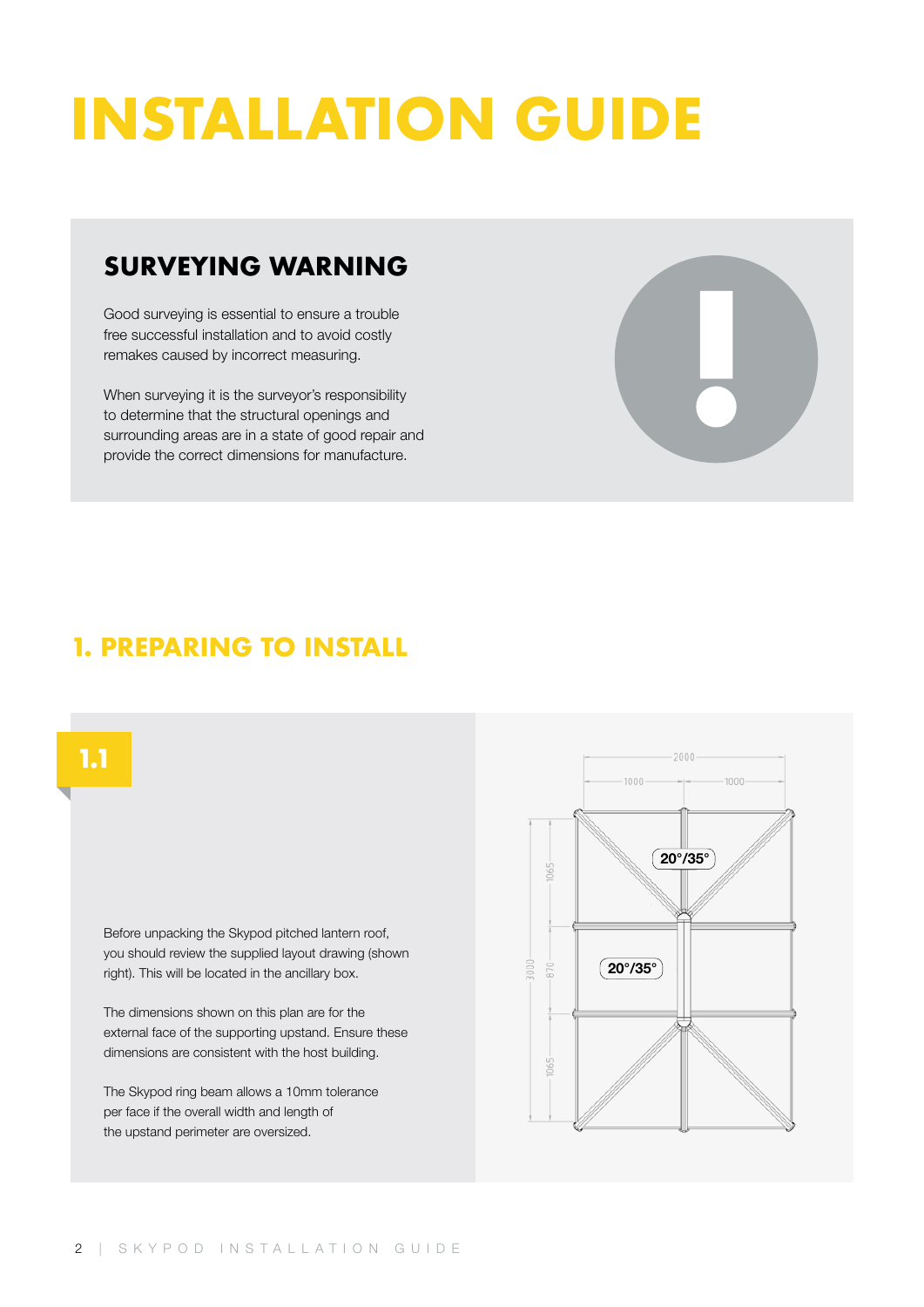

The upstand corners should also be square. Check the difference between the diagonals to see if the ring beam overhang will need adjusting around the perimeter, as well as checking the diagonals to ensure the kerb is square (see Fig. 2).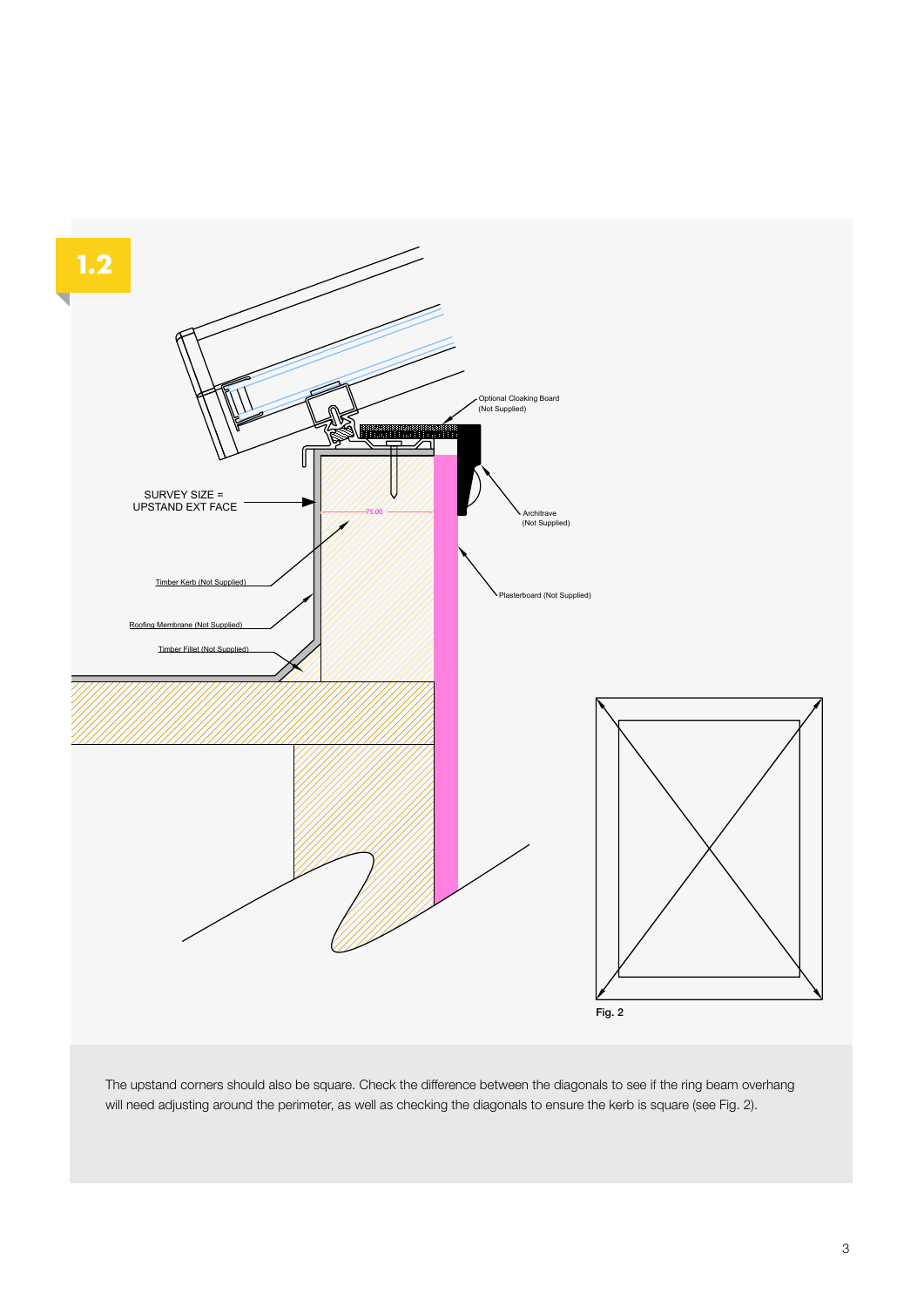#### 2. INSTALLATION



Ensure the kerb is clean and free from debris, then run a silicone bead around the external edge as shown above.



Ensure correct amount of glazing bar fixing studs are slid into the ring beam before any fixing commences. Position the ring beam so an equal overhang is achieved around perimeter and fix using suitable 5-6mm fixings at 300-400mm centres (starting and ending 100mm away from internal corner of the ring beam).



Run a bead of silicone sealant along the mitred edge of the ring beam to seal the corner joint, when the next ring beam is offered up.



Fix the adjacent ring beam ensuring the joint is tight. Remove any excess sealant and secure corner using a steel corner cleat with 4-off 4.8x25 LG screws (supplied).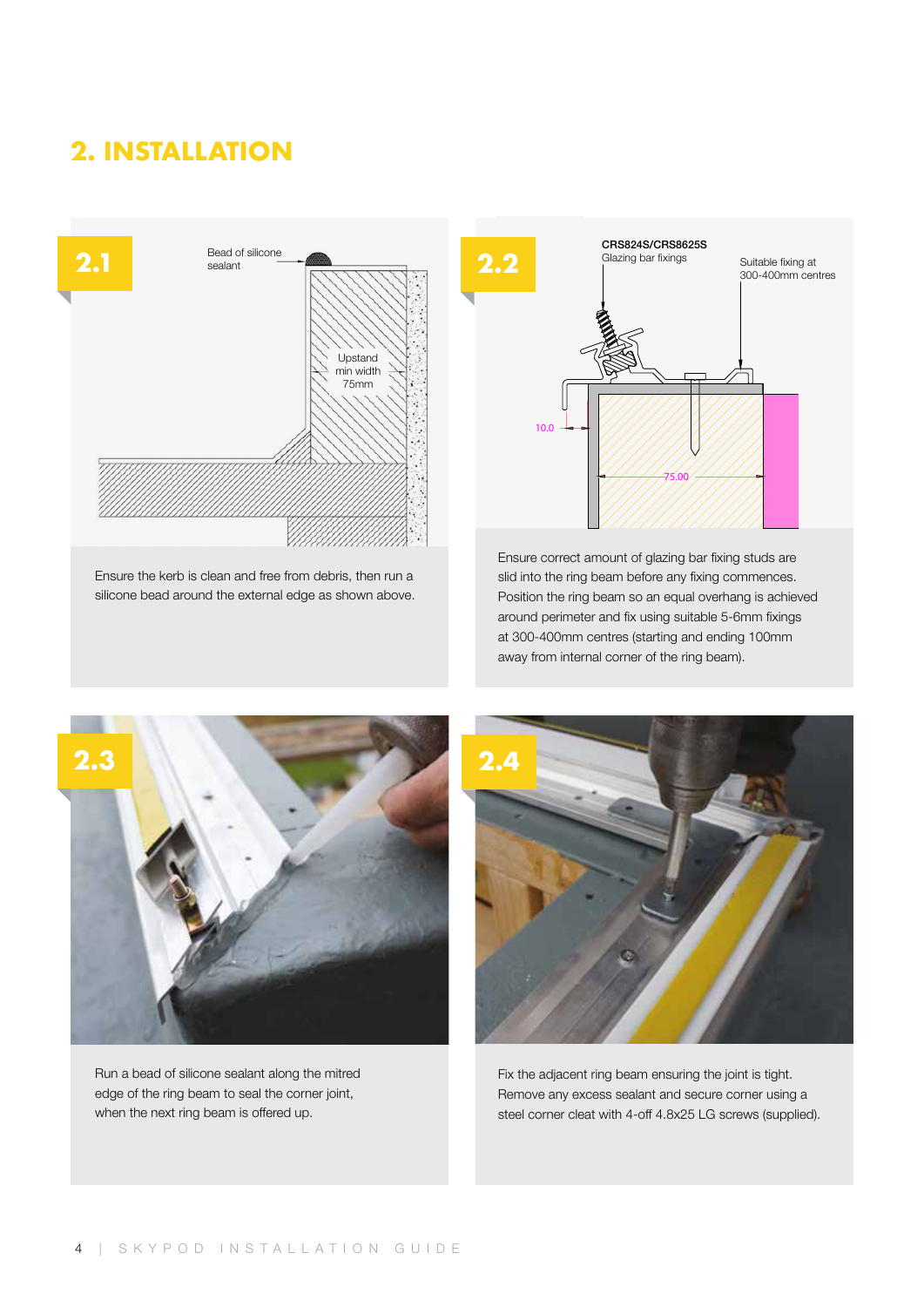

If access to the bar ends is limited, it is advisable to fit the glazing stops and end caps as shown (right) before fixing rafters to the ring beam. You can then proceed to loosely secure the side rafters to the ring beam using the threaded studs located down the ring beam.



Supporting the ridge, the rafter bars can be secured to the ridge using the threaded studs. Once opposing rafters have been secured the ridge should be self supporting.



Using 2 x CRS8624S single studs, secure each hip to the spider casting. The body of the stud should locate between the retaining ribs on the lower casting face to stop the stud from spinning.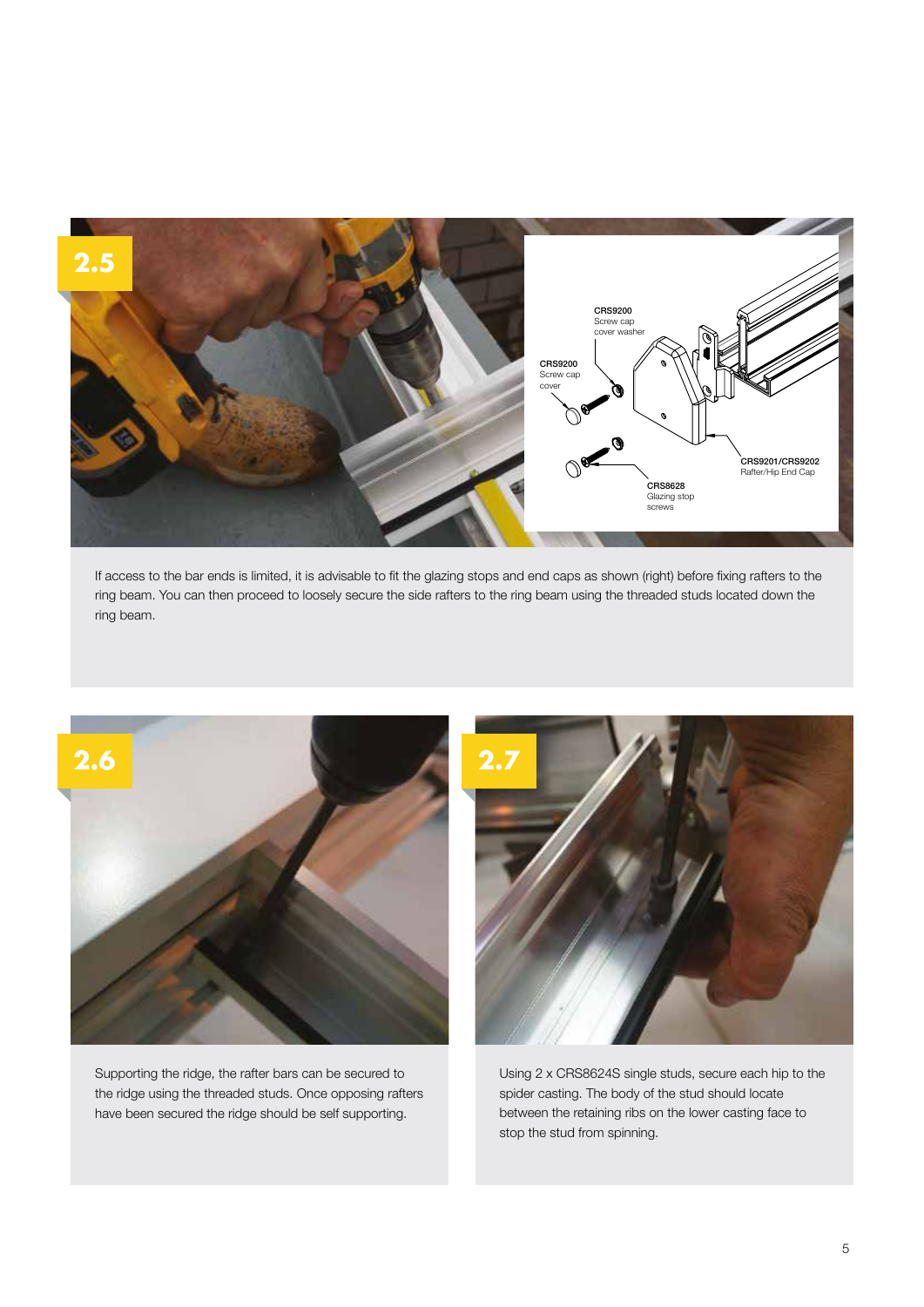

Locate the hips onto the external ring beam studs and loosely secure using fixing nuts.



Fasten the central rafters to the spider using 1 x CRS8625S double stud and nuts. If jack rafters are present, please refer to Section 3: Installing Jack Rafters on page 10.



If not already fitted, clip in the eaves beam seals between the rafters and hips using a nylon mallet. Check the rafters are all square to the ring beam and ridge, and then tighten all roof fixing nuts.



Locate the nylon bar through the spider and lock off using nuts and washers either side of the spider. The nylon bar should sit 5mm below the crest of the ridge profile.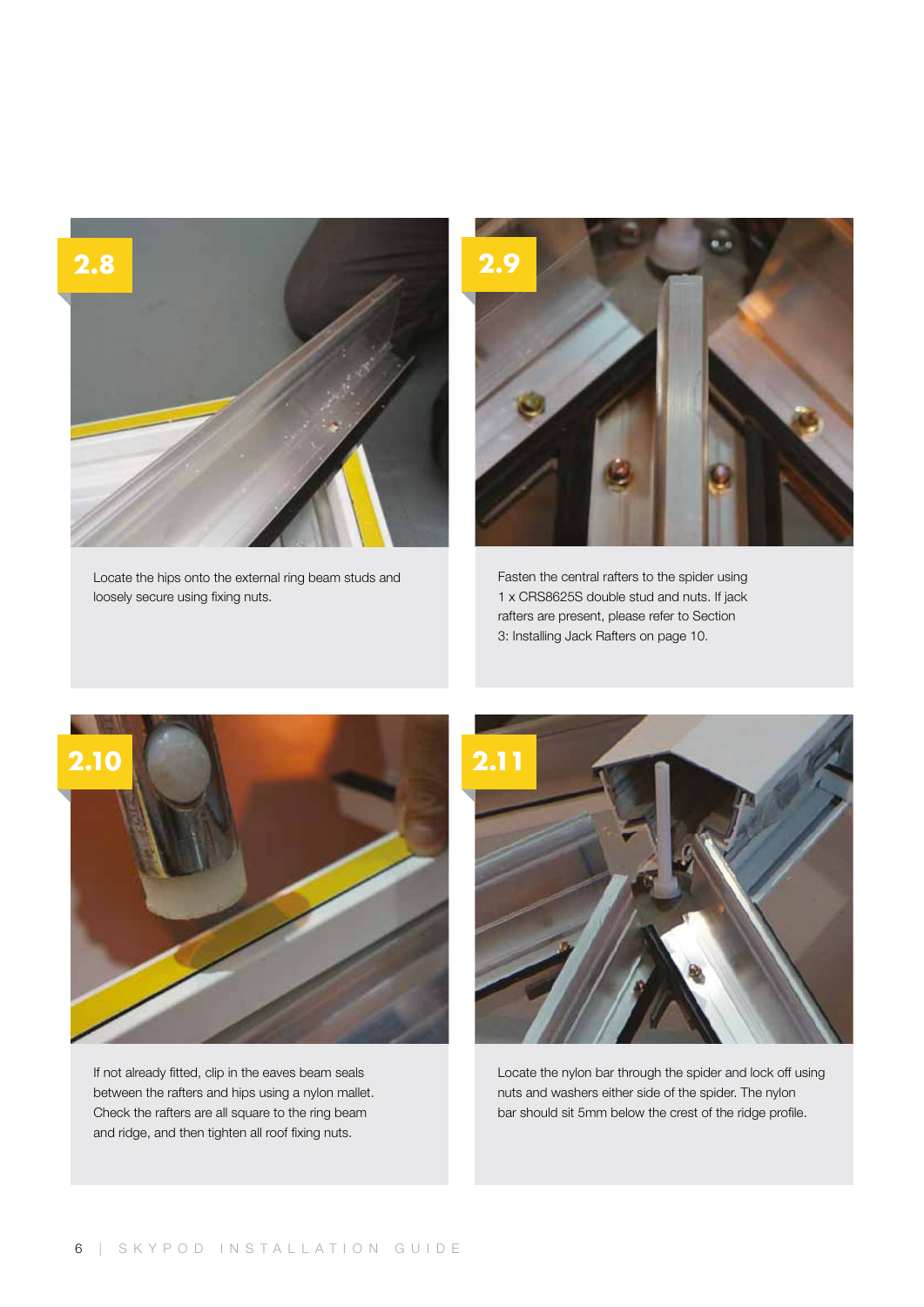

Position the spider bottom cap and fix using the decorative boss onto nylon threaded bar. Note the nylon bar may require trimming down in length.



Fit the glazing end closures to the glass and run a bead of sealant between the profile and top pane of glass as shown above. Only use a suitable sealant with self cleaning glass. Soudal SMX 506 is recommended (available from Eurocell branches).



If not already fitted, fit the glazing bar end caps and glazing stops. Then peel back two inches of eaves beam seal tape film and fold to the outside. Insert glazing unit ensuring equal coverage and ensuring the glass is resting onto the glazing stops.



Fit the foam bung and clamp plate and tighten M10 nut until the foam is firmly pressed down onto glazing.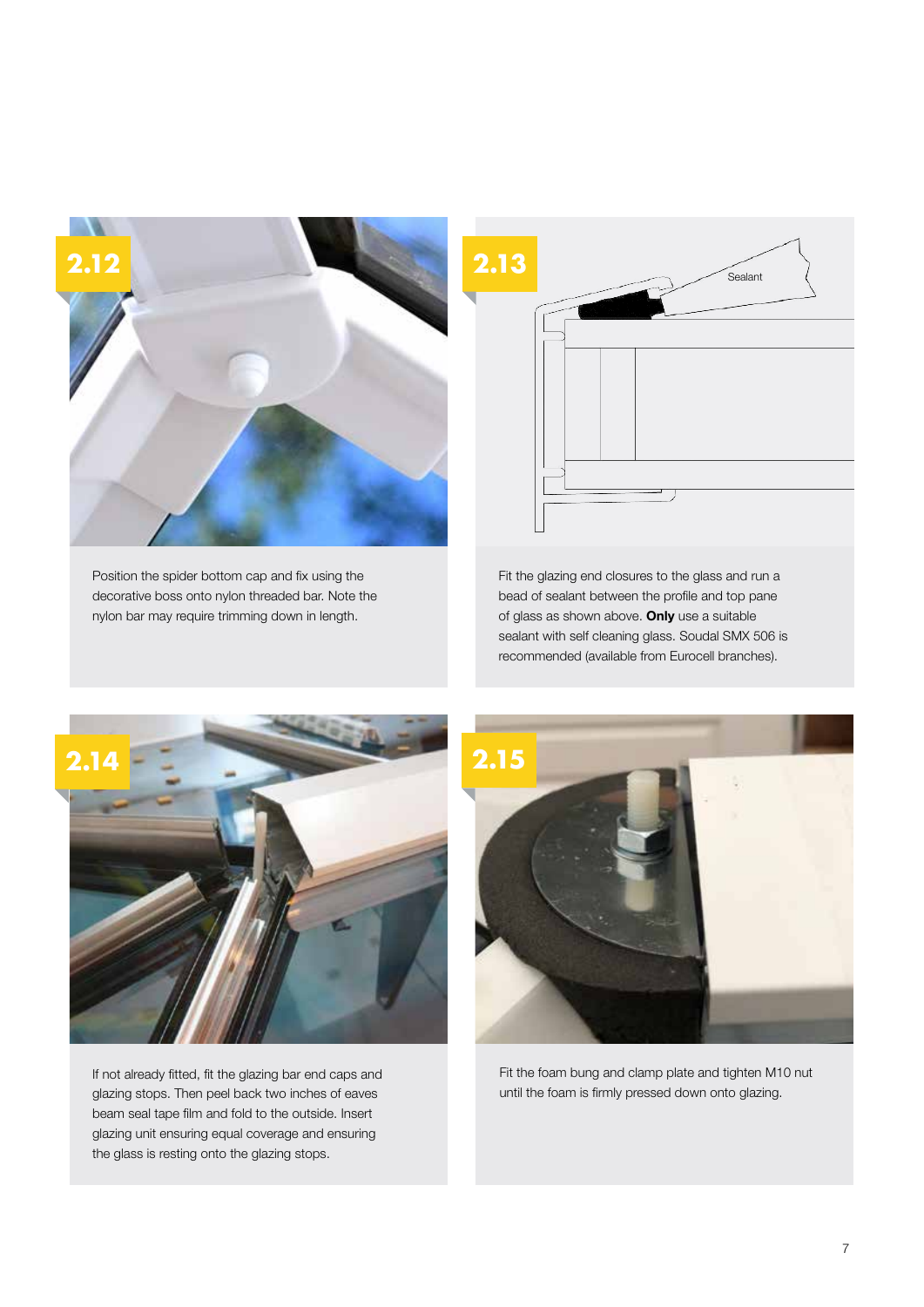

Fit the rafter and hip top caps using a nylon mallet, then ensuring the glass is positioned correctly, peel the remaining eaves beam seal tape film away and press glazing down to ensure contact with eaves tape.



Seal around perimeter of the foam bung where it intersects the ridge glazing seal, glass and glazing bar top caps.



Seal around rafter top caps to ridge glazing trim.

Only use suitable sealant with self-cleaning glass. We recommend Soudal SMX 506 (available from Eurocell branches)



Seal the rafter top cap to hip top cap from the gasket intersection to foam bung.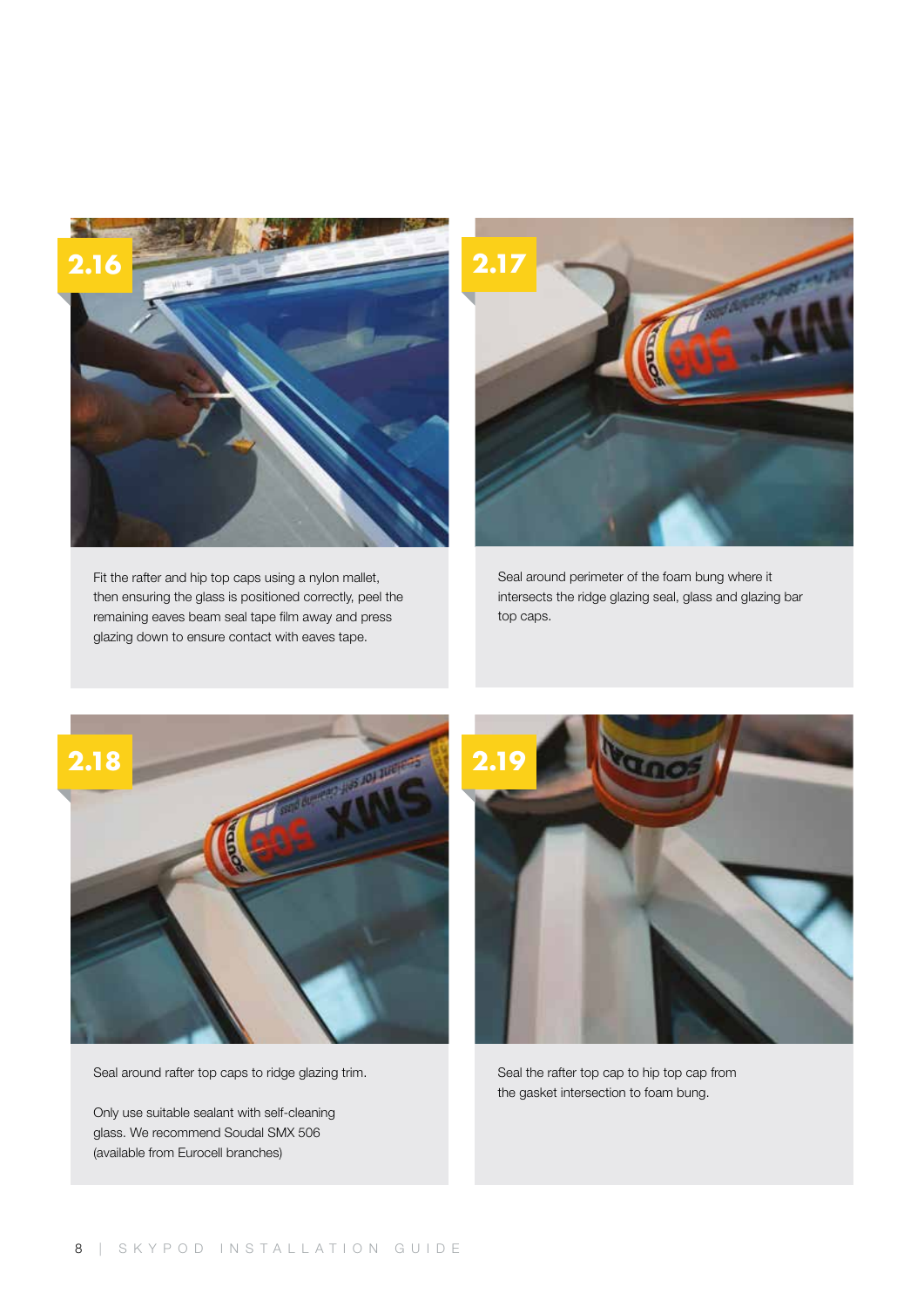

Using a suitable high-grab adhesive sealant, run a small bead on the perimeter edges of the top cap and a larger bead further inboard as shown.

Recommended sealant is Soudal Fix All Crystal (available at Eurocell branches nationwide).

Note: Do not run the sealant to the bottom edge around the hip/rafter area to ensure the sealant does not touch the glass. Always ensure hands are cleaned as to not contaminate self cleaning glass.



Splay the top cap and lower onto the ridge whilst checking the capping is positioned correctly over the rafter and hip top caps. The capping returns should clip under the ridge profile when positioned correctly.



Ensure the capping is seated down correctly and remove any excess sealant from all edges.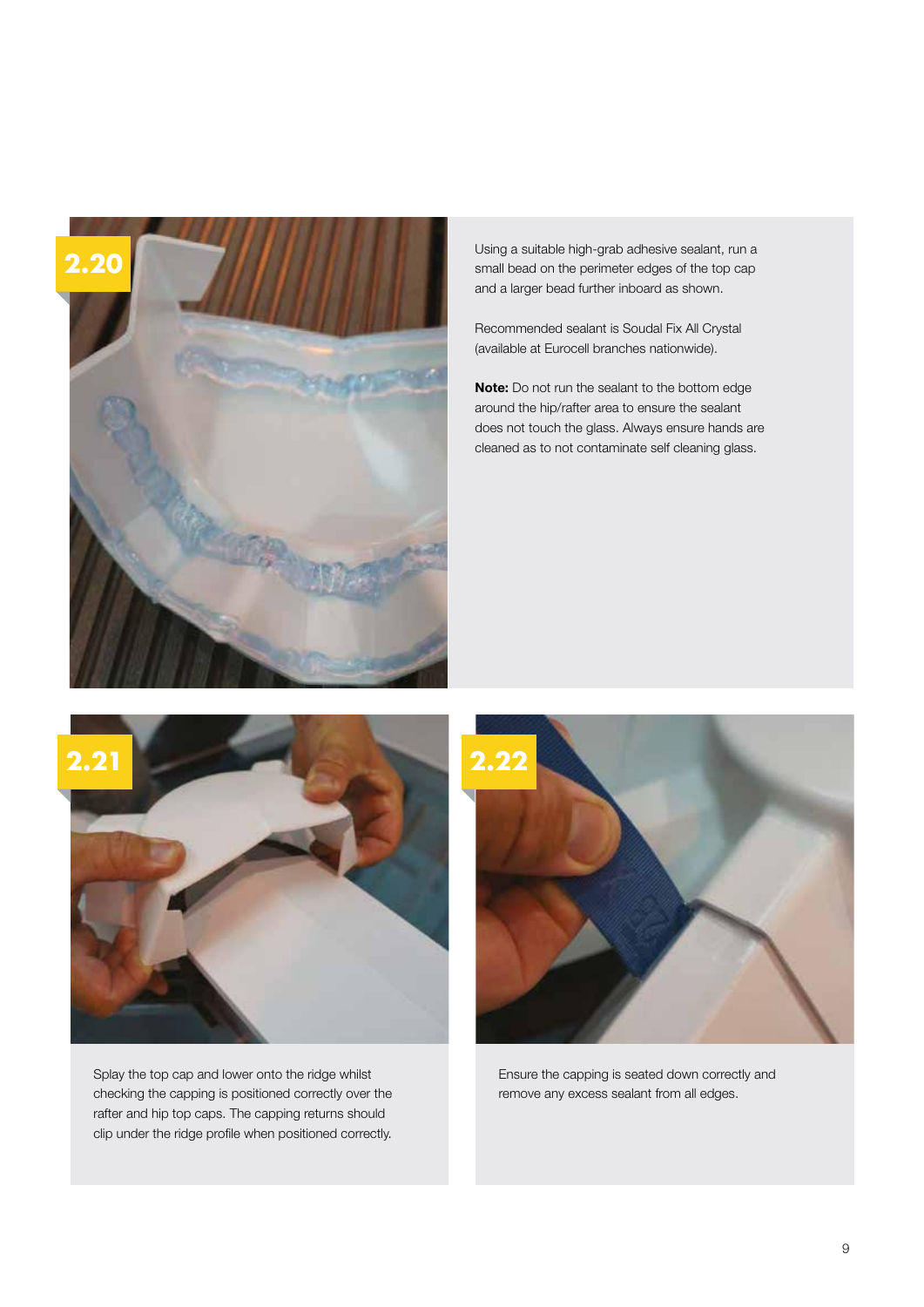#### 3. INSTALLING JACK RAFTERS



Locate the jack rafter tenon onto the jack rafter fixing bolt and adjust the lower nut to align gaskets, before tightening the the top nut. Then seal the jack rafter internally to the hip.



Seal jack top capping joints.

Only use suitable sealant with self-cleaning glass. We recommend Soudal SMX 506 (available from Eurocell branches).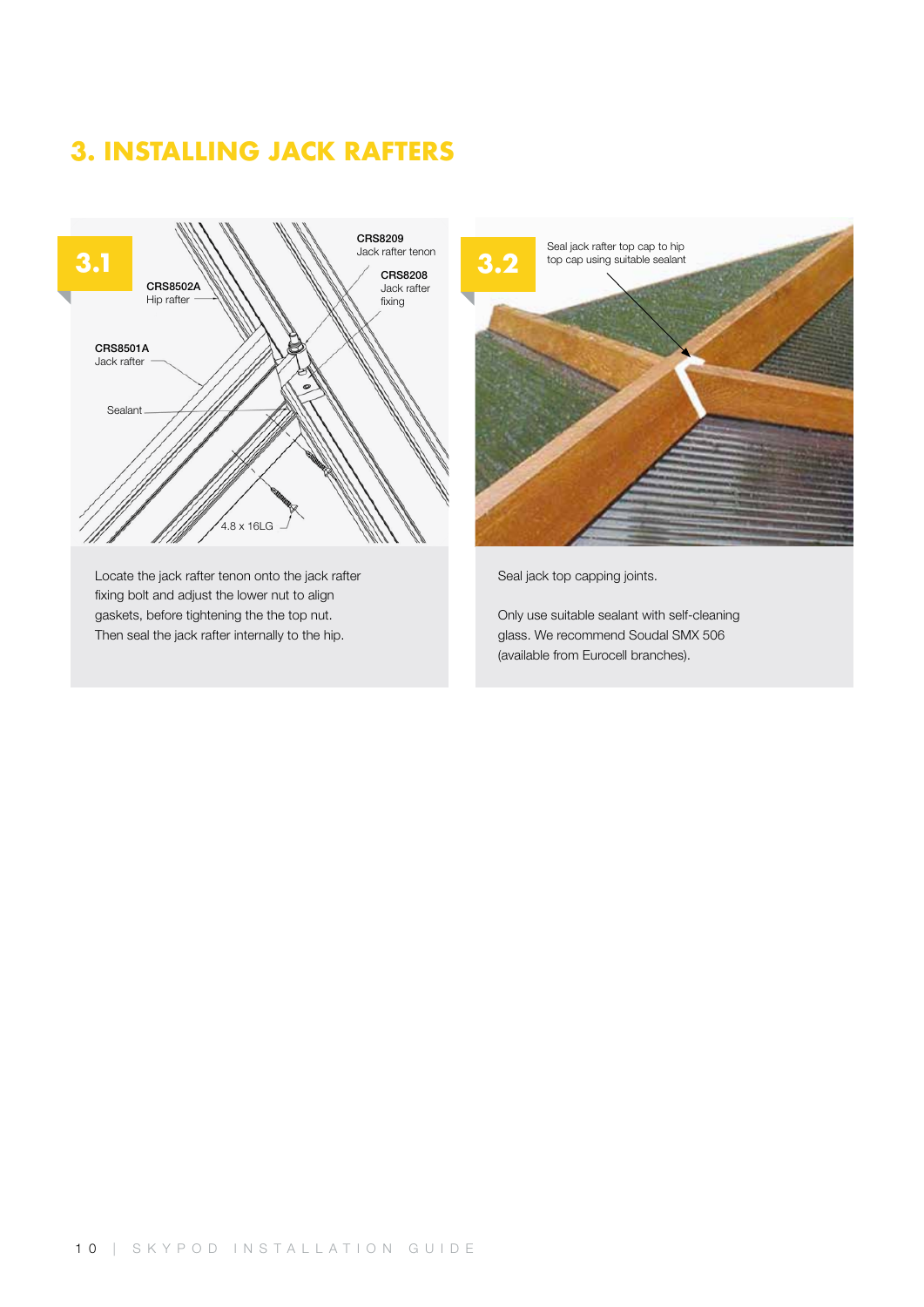#### 4. INSTALLATION EXAMPLES